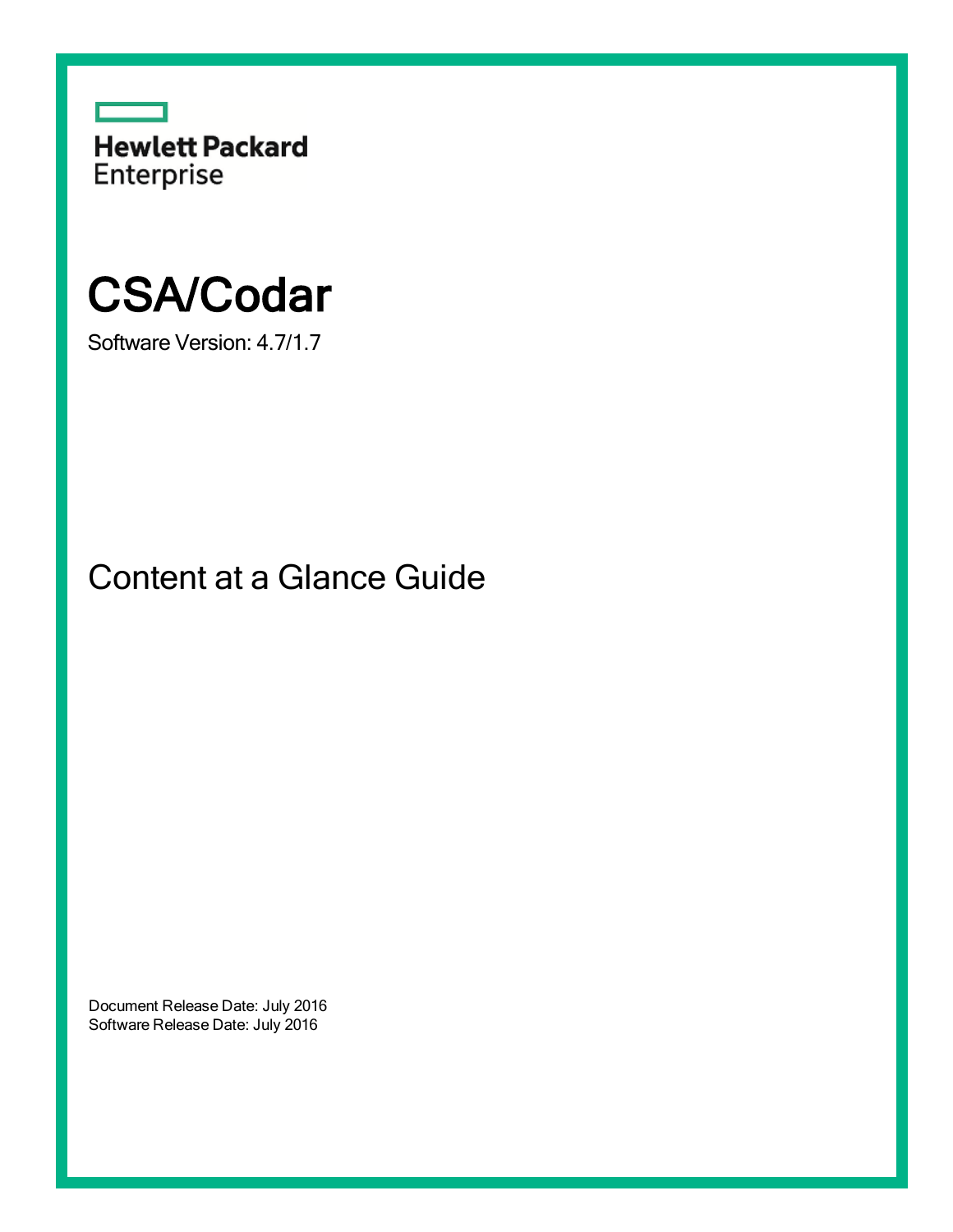### Legal Notices

### **Warranty**

The only warranties for Hewlett Packard Enterprise products and services are set forth in the express warranty statements accompanying such products and services. Nothing herein should be construed as constituting an additional warranty. HPE shall not be liable for technical or editorial errors or omissions contained herein.

The information contained herein is subject to change without notice.

### Restricted Rights Legend

Confidential computer software. Valid license from HPE required for possession, use or copying. Consistent with FAR 12.211 and 12.212, Commercial Computer Software, Computer Software Documentation, and Technical Data for Commercial Items are licensed to the U.S. Government under vendor's standard commercial license.

### Copyright Notice

© Copyright 2016 Hewlett Packard Enterprise Development LP

### Trademark Notices

Adobe™ is a trademark of Adobe Systems Incorporated.

Microsoft® and Windows® are U.S. registered trademarks of Microsoft Corporation.

UNIX® is a registered trademark of The Open Group.

This product includes an interface of the 'zlib' general purpose compression library, which is Copyright © 1995-2002 Jean-loup Gailly and Mark Adler.

### Documentation Updates

The title page of this document contains the following identifying information:

- Software Version number, which indicates the software version.
- Document Release Date, which changes each time the document is updated.
- Software Release Date, which indicates the release date of this version of the software.

To check for recent updates or to verify that you are using the most recent edition of a document, go to: **https://softwaresupport.hp.com**

This site requires that you register for an HP Passport and sign in. To register for an HP Passport ID, go to: **https://hpp12.passport.hp.com/hppcf/createuser.do**

Or click the **the Register** link at the top of the HP Software Support page.

You will also receive updated or new editions if you subscribe to the appropriate product support service. Contact your HP sales representative for details.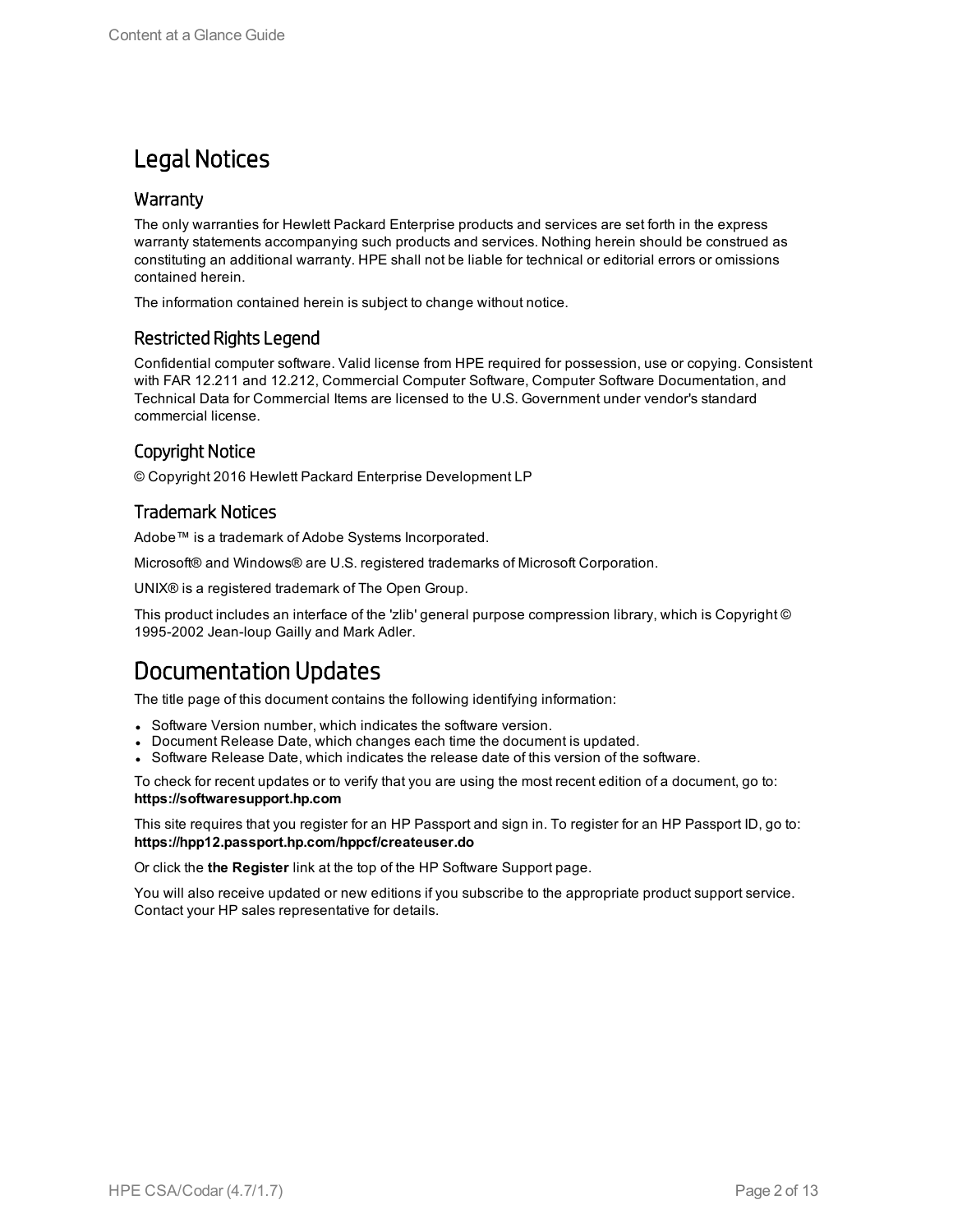### Support

Visit the HPE Software Support Online web site at: **https://softwaresupport.hpe.com**

This web site provides contact information and details about the products, services, and support that HPE Software offers.

HPE Software online support provides customer self-solve capabilities. It provides a fast and efficient way to access interactive technical support tools needed to manage your business. As a valued support customer, you can benefit by using the support web site to:

- Search for knowledge documents of interest
- Submit and track support cases and enhancement requests
- Download software patches
- Manage support contracts
- Look up HPE support contacts
- Review information about available services
- Enter into discussions with other software customers
- Research and register for software training

Most of the support areas require that you register as an HP Passport user and sign in. Many also require a support contract. To register for an HP Passport ID, go to:

#### **https://hpp12.passport.hp.com/hppcf/createuser.do**

To find more information about access levels, go to:

#### **https://softwaresupport.hpe.com/web/softwaresupport/access-levels**

**HPE Software Solutions Now** accesses the HPESW Solution and Integration Portal Web site. This site enables you to explore HPE Product Solutions to meet your business needs, includes a full list of Integrations between HPE Products, as well as a listing of ITIL Processes. The URL for this Web site is **http://www8.hp.com/us/en/software/enterprise-software.html**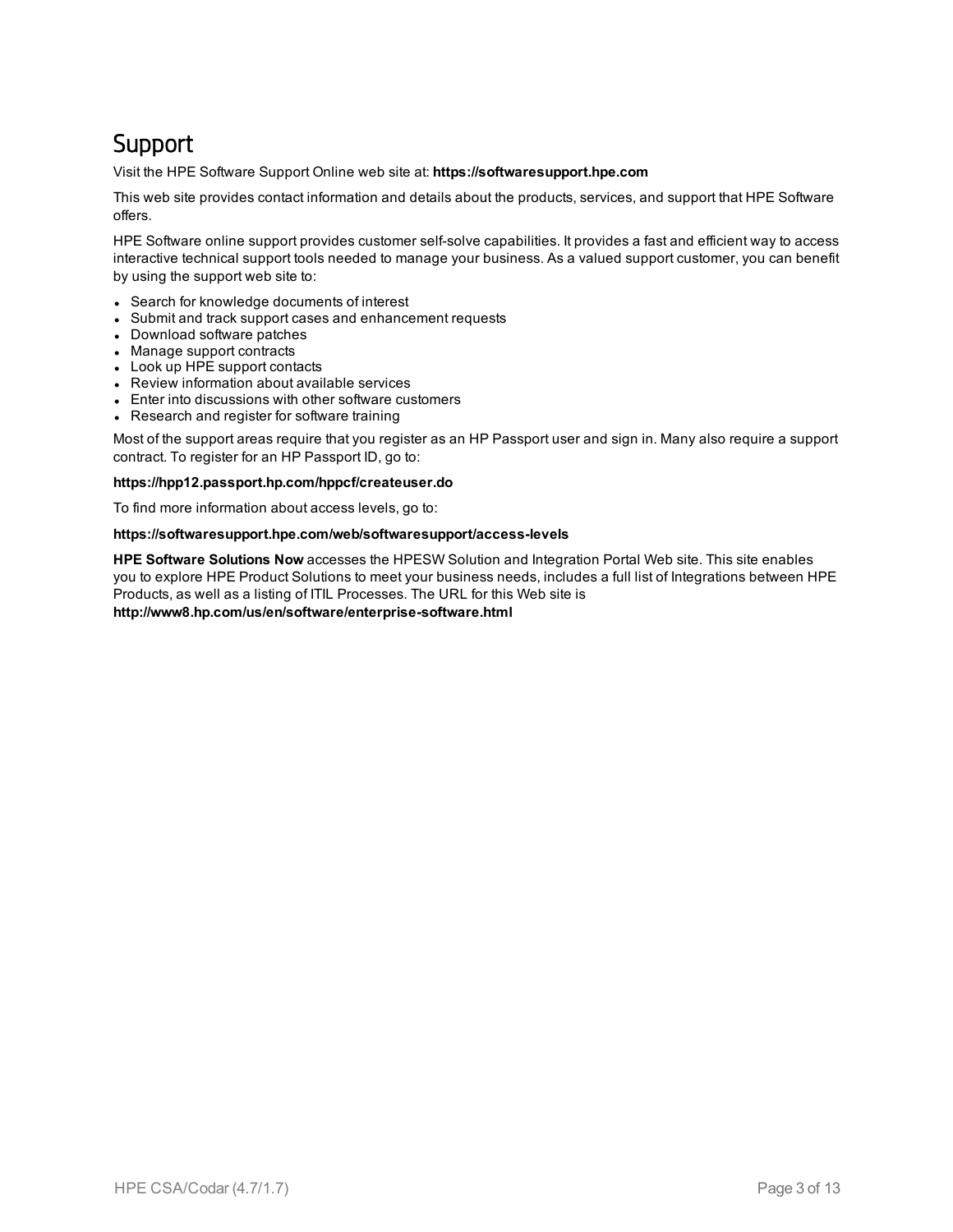## **Contents**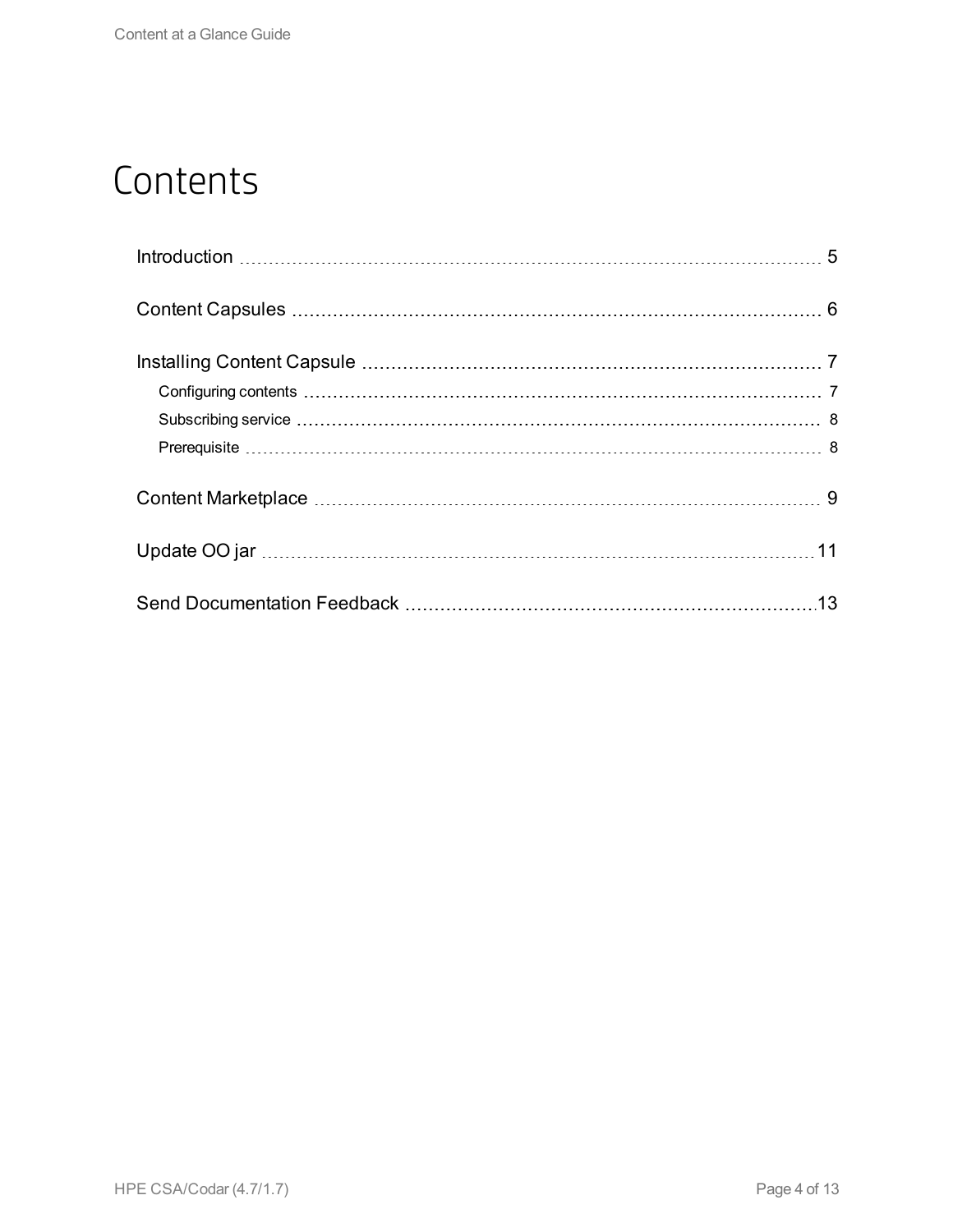# <span id="page-4-0"></span>Introduction

This guides provides an overview of the Cloud Service Automation content and Codar content made available to all CSA/Codar customers associated with our latest release.

Each content is delivered as capsules and can be deployed during the product installation or by visiting the HPE Live Network web site. Each capsules contains a set of service offerings, designs and provider that allows CSA administrator to build and deploy rich cloud services.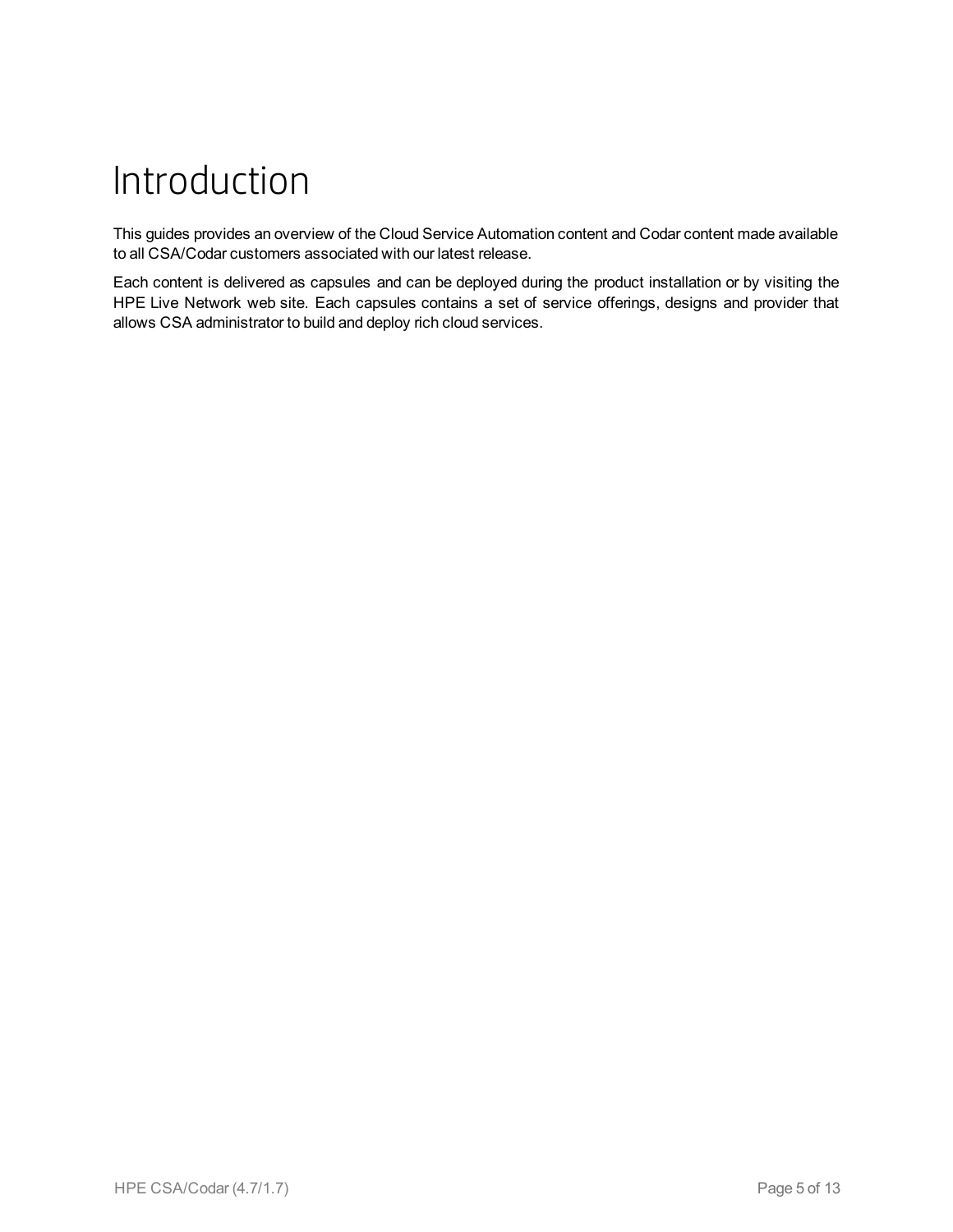## <span id="page-5-0"></span>Content Capsules

Capsules are the new delivery format to create and share CSA product content. Capsules are now offered during the product installation or can be simply downloaded from the HPE Live Network web site [\(https://hpln.hpe.com](https://hpln.hpe.com/)). Each capsule contains CSA and HPE Operations Orchestration (HPE OO) artifacts along with documentation that explains their compatibility against the CSA platform as well as their direct provider/ environment.

Capsules are released often to address the need to support new technologies and content fixes. New Capsules are published on the HPE Live Network independent of the CSA and OO releases, so we recommend to visit this site often and subscribe to associated forum to be informed of any capsule changes.

CSA Out of the Box content obtained during product installation, upgrade, or directly from HPE Live Network will come with their own release notes and compatibility matrix.

For a complete set of supported content:

- 1. Go to HPE Live [Network.](https://hpln.hpe.com/)
- 2. Select the HPE product with the content you require for example, CSA.
- 3. Click the Content tab.

HPE Cloud Service Automation Content Catalog is available on [https://hpln.hpe.com/product/cloud-service](https://hpln.hpe.com/product/cloud-service-automation-csa/content)[automation-csa/content](https://hpln.hpe.com/product/cloud-service-automation-csa/content)

**Note:** Download the CSA Content SDK to build your own capsules from <https://hpln.hpe.com/contentoffering/hpe-csa-content-sdk>. The SDK contains a set of tools and best practices to build portable content known as Capsule. We encourage the overall CSA ecosystem to publish new capsules on HPE LN as community content.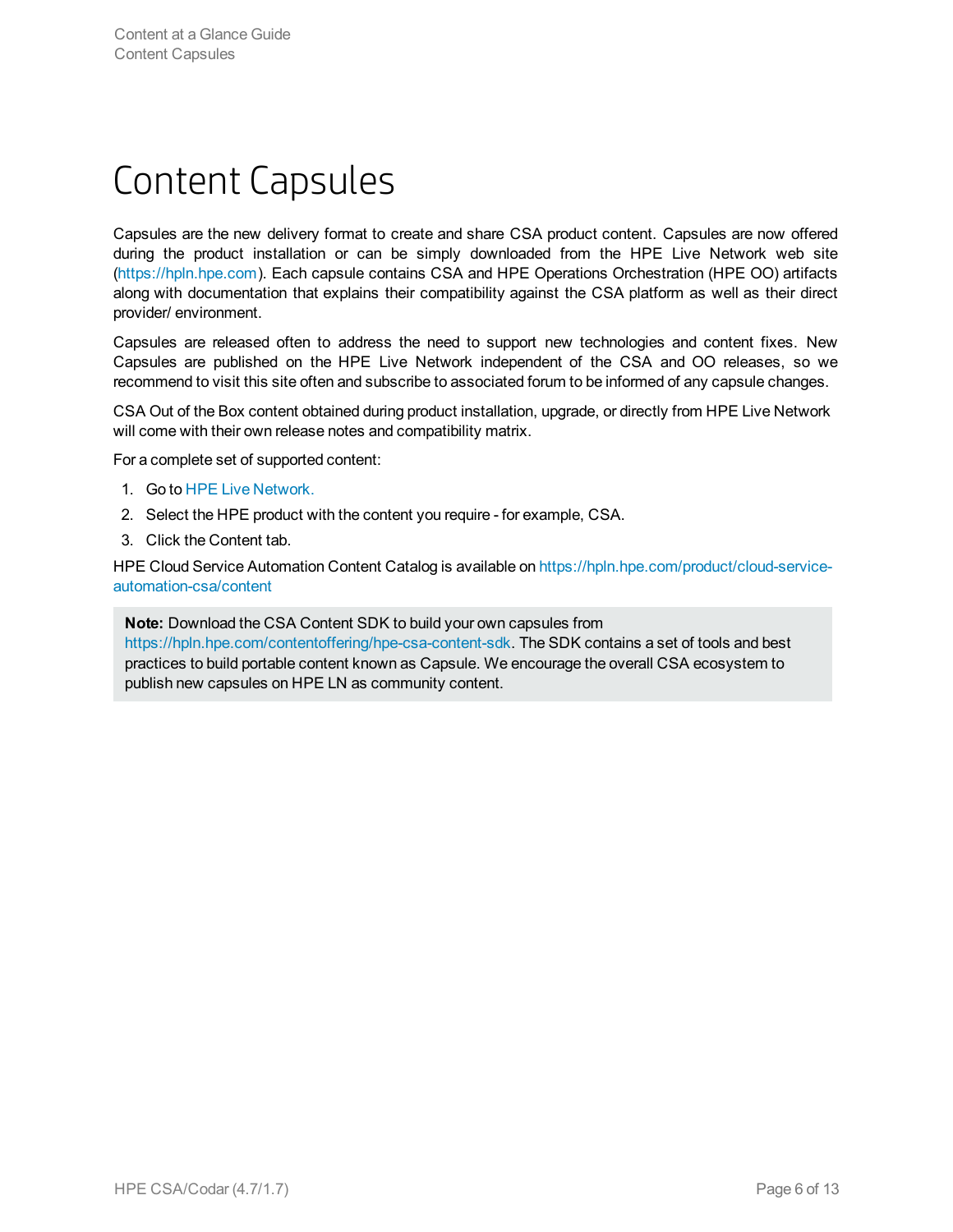# <span id="page-6-0"></span>Installing Content Capsule

For CSA 4.7 users, content capsule can be consumed and deployed in two distinct ways:

#### **Using Content Store**

Go to Content Store tile from the Cloud Service Management Console as an administrator. After configuring the access to public HPE Live Network content store, you can browse, search, filter and deploy the content capsules automatically. See CSA Administrative Guide from [HPE Software](https://softwaresupport.hpe.com/group/softwaresupport/search-result?doctype=manuals%3Fkeyword%3D) Support for more information.

#### **Using the Capsule Installer**

Download the latest Capsule Installer (Installer and Content Installer Guide) from <https://hpln.hpe.com/contentoffering/hpe-csa-content-installer>.

Make sure you use the appropriate version of Capsule Installer for corresponding CSA environment as mentioned below:

| <b>Version of CSA Environment</b> | <b>Version of Capsule Installer</b> |
|-----------------------------------|-------------------------------------|
| $-4.7$                            | 4.7                                 |
| $4.5$ and $4.6$                   | 4.6                                 |

To install contents, run HPE CSA Cloud Content Installer manually in GUI mode or Silent mode. See **Content Installation Guide** for details.

To verify if the Capsule Installer downloaded from HPE Live Network is the latest available version, perform any of the below mentioned steps:

- Execute the installer from the command line with the -version as input. If the installer fails to handle this command-line argument flag properly, then the version you have downloaded is not the latest.
- View the title bar for the installer to display the current version of the installer.
- Open the help screen with  $-$ ? or  $-$ h or  $-$ help for available options to be executed using this installer.

After installing and verifying the installer, continue with the configuration steps in this document.

<span id="page-6-1"></span>**Note:** For CSA 4.6 or earlier, the content capsules are deployed using Capsule Installer only.

## Configuring contents

When importing contents, CSA Installer and Content Capsule Installer automatically install the required OO workflows and service designs. After importing the contents, you need to log on to Cloud Service Management Console and configure service offerings as required.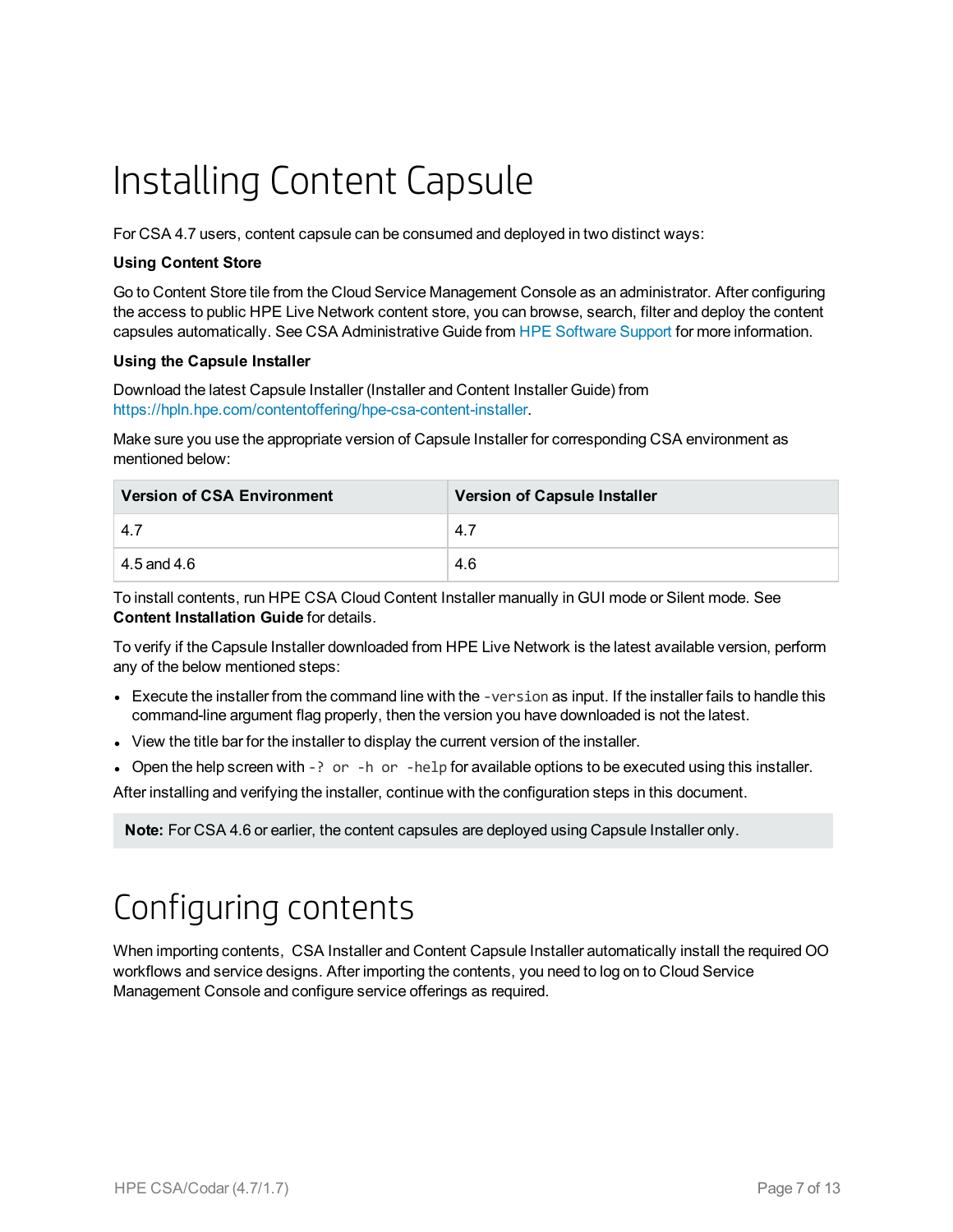## <span id="page-7-0"></span>Subscribing service

After logging on to the CSA Marketplace Portal, you can subscribe to the service offerings. If you have configured multiple organizations in CSA or published your service to a catalog other than the Global Shared Catalog, log on to the appropriate Marketplace Portal for your organization.

## <span id="page-7-1"></span>Prerequisite

| Component                                  | <b>Supported</b><br>version | <b>Recommended version</b>                                                                                                                                                                                                                                       |
|--------------------------------------------|-----------------------------|------------------------------------------------------------------------------------------------------------------------------------------------------------------------------------------------------------------------------------------------------------------|
| <b>HPE Cloud</b><br>4.5 or later           |                             | 4.70.0000                                                                                                                                                                                                                                                        |
| Service<br>Automation                      |                             | CSA-INTEGRATIONS - 4.70.0000 is located at <csa<br>HOME&gt;\CSAKit-4.7\00 Flow Content\10X</csa<br>                                                                                                                                                              |
|                                            |                             | CSA-CONFIG - 4.10.0000 is located at <csa<br>HOME&gt;\Tools\ComponentTool\contentpacks</csa<br>                                                                                                                                                                  |
| <b>HPE Codar</b>                           | 1.5 or later                | 1.70                                                                                                                                                                                                                                                             |
| <b>HPE</b><br>10.22 or later<br>Operations |                             | oo 10.60 with the following HPE Operations Orchestration 10<br><b>Standard Content packs:</b>                                                                                                                                                                    |
| Orchestration                              |                             | oo10-base-cp-1.8.0                                                                                                                                                                                                                                               |
|                                            |                             | oo10-cloud-cp-1.8.2                                                                                                                                                                                                                                              |
|                                            |                             | oo10-hpe-solutions-cp-1.8.2                                                                                                                                                                                                                                      |
|                                            |                             | oo10-virtualization-cp-1.8.0                                                                                                                                                                                                                                     |
|                                            |                             | oo10-sa-cp-1.2.2                                                                                                                                                                                                                                                 |
|                                            |                             | oo10-sm-cp-1.0.3                                                                                                                                                                                                                                                 |
|                                            |                             | <b>Note:</b> Listed above are the current HPE OO versions. These<br>will be installed automatically when the user installs the<br>contents. You can also download the latest content packs from<br>https://hpln.hpe.com/product/operations-orchestration/content |

The table below lists the software components and its required versions.

**Note:** CSA OOTB Sequenced service designs, offerings, and subscriptions are not supported with HPE Codar only license. Add CSA license on Codar to get these features.

For information about topology and sequenced service designs, see *HPE Cloud Service [Automation](https://softwaresupport.hpe.com/km/KM02413727) [Concepts](https://softwaresupport.hpe.com/km/KM02413727) Guide*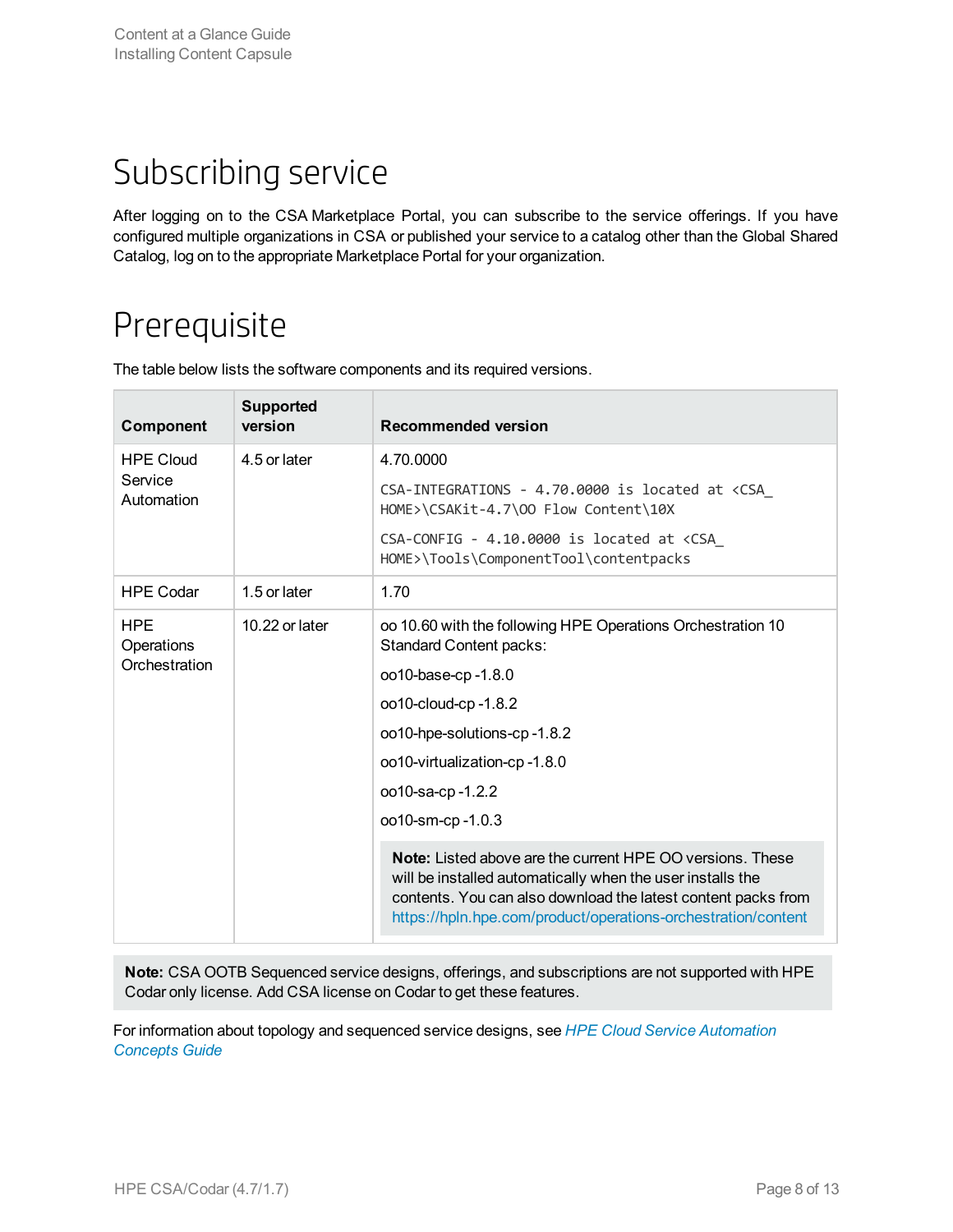# <span id="page-8-0"></span>Content Marketplace

The below table helps you navigate to the content capsule documents of CSA uploaded in the HPE Live Network portal.

| <b>Content Capsule Listing</b>                                | <b>Applicability</b> | <b>HPE LN Web-link</b> | <b>Model</b>    |
|---------------------------------------------------------------|----------------------|------------------------|-----------------|
| Capsule Amazon EC2 Topology                                   | CSA & Codar          | Go                     | <b>Topology</b> |
| Capsule Amazon EC2 - Sequence                                 | <b>CSA</b>           | Go                     | Sequence        |
| Capsule F5 BIG-IP LTM Load Balancer Managed<br><b>Network</b> | <b>CSA</b>           | Go                     | Sequence        |
| Capsule HPE Brown-to-Managed Compute                          | <b>CSA</b>           | Go                     | Sequence        |
| Capsule HPE Go Active                                         | <b>CSA</b>           | Go                     | Sequence        |
| Capsule HPE IT Operations Compliance (ITOC)                   | <b>CSA</b>           | Go                     | Sequence        |
| Capsule HPE Matrix Operating Environment (MOE)                | <b>CSA</b>           | Go                     | Sequence        |
| Capsule HPE Network Automation VLAN                           | <b>CSA</b>           | Go                     | Sequence        |
| Capsule HPE SIU Demo                                          | <b>CSA</b>           | Go                     | Sequence        |
| Capsule HPE Sitescope                                         | <b>CSA</b>           | Go                     | Sequence        |
| Capsule HPE Service Manager                                   | <b>CSA</b>           | Go                     | <b>NA</b>       |
| Capsule HPE Server Automation Audit Compliance                | <b>CSA</b>           | Go                     | Sequence        |
| Capsule HPE Server Automation Patching<br>Compliance          | <b>CSA</b>           | Go                     | Sequence        |
| Capsule HPE SA Software Policies                              | <b>CSA</b>           | Go                     | Sequence        |
| Capsule HPE OpsAnalytics                                      | <b>CSA</b>           | Go                     | Sequence        |
| <b>Capsule Microsoft Azure</b>                                | <b>CSA</b>           | Go                     | Sequence        |
| Capsule Microsoft SCVMM Compute                               | <b>CSA</b>           | Go                     | Sequence        |
| Capsule OpenStack Sequential                                  | <b>CSA</b>           | Go                     | Sequence        |
| Capsule OpenStack Topology                                    | CSA & Codar          | Go                     | <b>Topology</b> |
| Capsule OMi Monitoring Automation                             | <b>CSA</b>           | Go                     | Sequence        |
| Capsule VMware vCenter - Sequence                             | <b>CSA</b>           | Go                     | Sequence        |
| Capsule VMware vCenter - Sequence with Enhanced<br>Properties | <b>CSA</b>           | Go                     | Sequence        |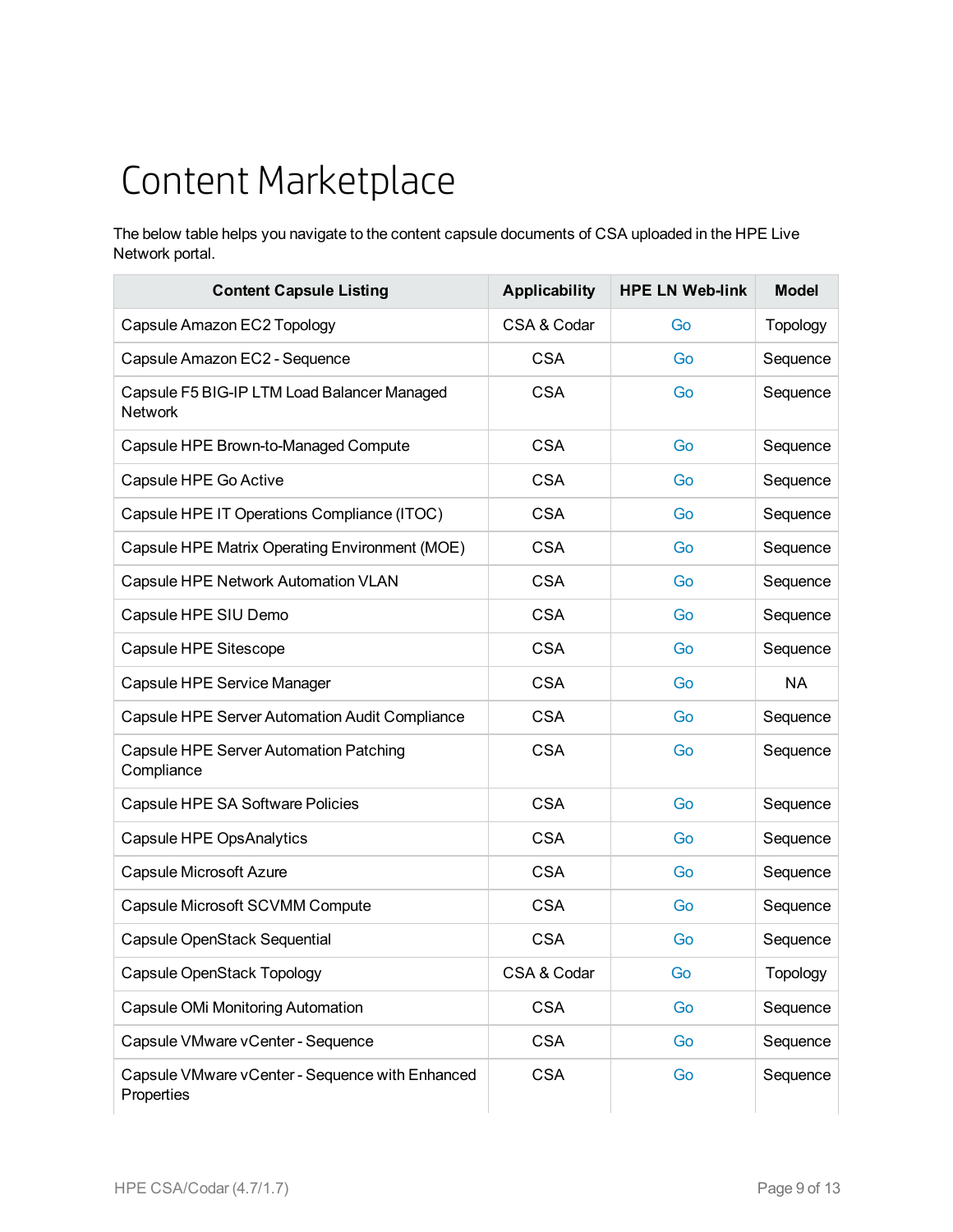| Capsule VMware vCenter - Topology | CSA & Codar | <b>Topology</b> |
|-----------------------------------|-------------|-----------------|
|                                   |             |                 |

The below table helps you navigate to the content capsule documents of Codar uploaded in the HPE Live Network portal.

| <b>Content Capsule Listing</b> | <b>Applicability</b> | <b>HPE LN Web-link</b> | <b>Model</b> |
|--------------------------------|----------------------|------------------------|--------------|
| Capsule Docker - Topology      | CSA & Codar          | Go                     | Topology     |
| Capsule Docker Cloud           | CSA & Codar          | Go                     | Topology     |
| Capsule Docker UCP             | CSA & Codar          | Go                     | Topology     |
| Capsule HPE-Codar              | Codar                | Go                     | Topology     |
| Capsule Stackato               | CSA & Codar          | Go                     | Topology     |
| Capsule Mesosphere DCOS        | CSA & Codar          | Go                     | Topology     |

**Note:** Go links are specified with respect to both CSA and Codar locations in HPE LN.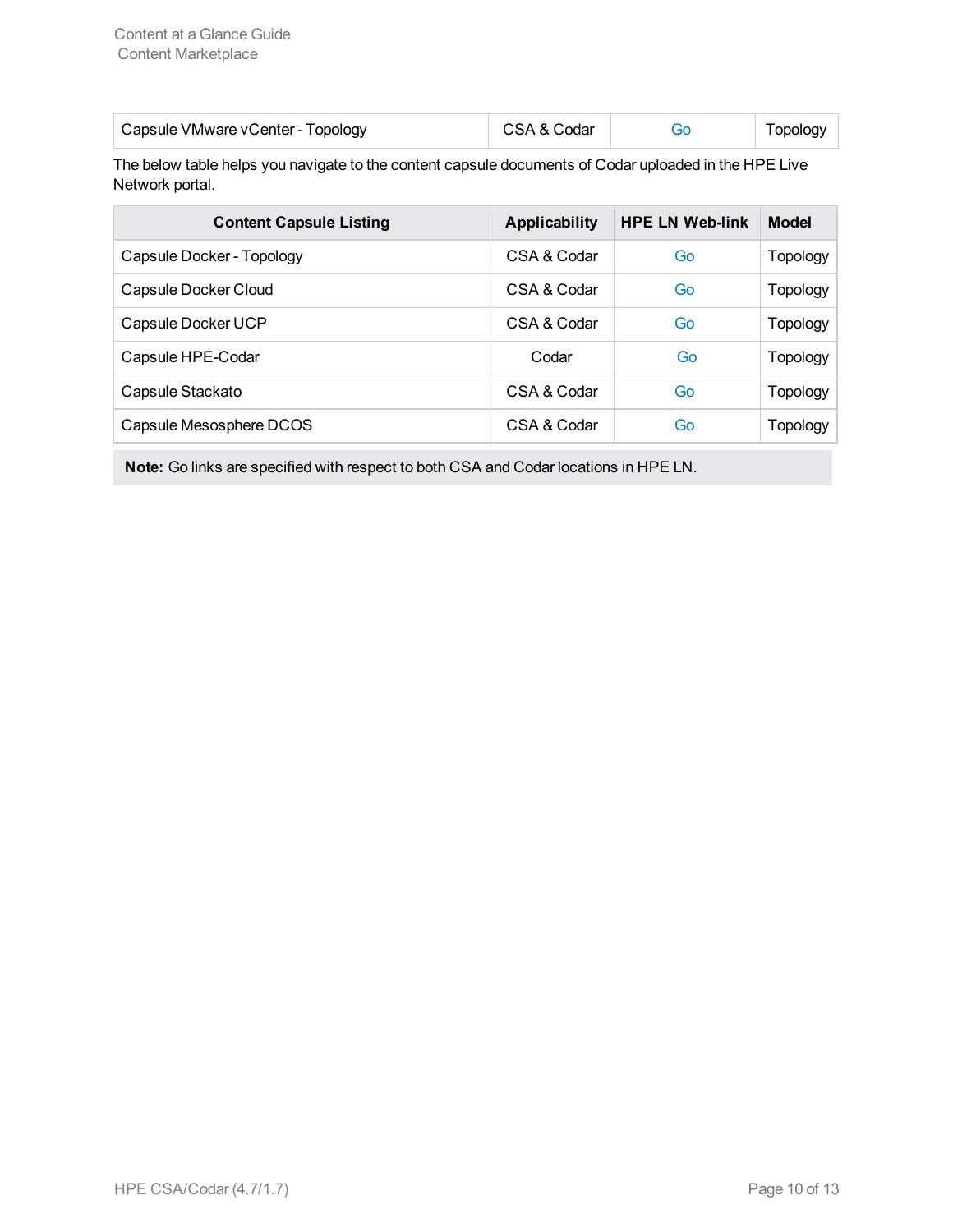# <span id="page-10-0"></span>Update OO jar

To update any of the OO jar, the user needs to extract the OOTB capsule and select the intended jar. User can import the OO jar to OO studio and start updating the OO jars.

| Use case                                                      | OO jar                              |
|---------------------------------------------------------------|-------------------------------------|
| Amazon AWS Integration                                        | com.hp.csl.base.util.jar            |
|                                                               | com.hp.csl.amazon.ec2.jar           |
| Amazon EC2 Topology                                           | com.hp.csl.base.util.jar            |
|                                                               | com.hp.csl.amazon.ec2.topology      |
| <b>HPE Matrix Operating Environment Integration</b>           | com.hp.csl.base.util.jar            |
|                                                               | com.hp.csl.matrix.jar               |
| Monitoring and Configuration Management using vCenter Compute | com.hp.csl.vmware.vcenter.jar       |
|                                                               | com.hp.csl.ucmdb.jar                |
|                                                               | com.hp.csl.sitescope.jar            |
|                                                               | com.hp.csl.base.util.jar            |
| <b>OpenStack Content</b>                                      | com.hp.csl.base.util.jar            |
|                                                               | com.hp.csl.openstack.util.jar       |
|                                                               | com.hp.csl.openstack.jar            |
| <b>OpenStack Topology</b>                                     | com.hp.csl.openstack.topology.jar   |
| Providers Go Active                                           | com.hp.csl.goactive.jar             |
| Provision VLAN using Network Automation                       | com.hp.csl.vmware.vcenter.jar       |
|                                                               | com.hp.csl.na.jar                   |
|                                                               | com.hp.csl.base.util.jar            |
| SA Software Policies Deployment on vCenter Compute            | com.hp.csl.vmware.vcenter.jar       |
|                                                               | com.hp.csl.sa.agentinstallation.jar |
|                                                               | com.hp.csl.sa.softwarepolicies.jar  |
|                                                               | com.hp.csl.base.util.jar            |
| Service Manager Integration                                   | com.hp.csl.sm.jar                   |
| vCenterTopology                                               | com.hp.csl.base.util.jar            |
|                                                               | com.hp.csl.sitescope.topology.jar   |
|                                                               | com.hp.csl.vcenter.topology.jar     |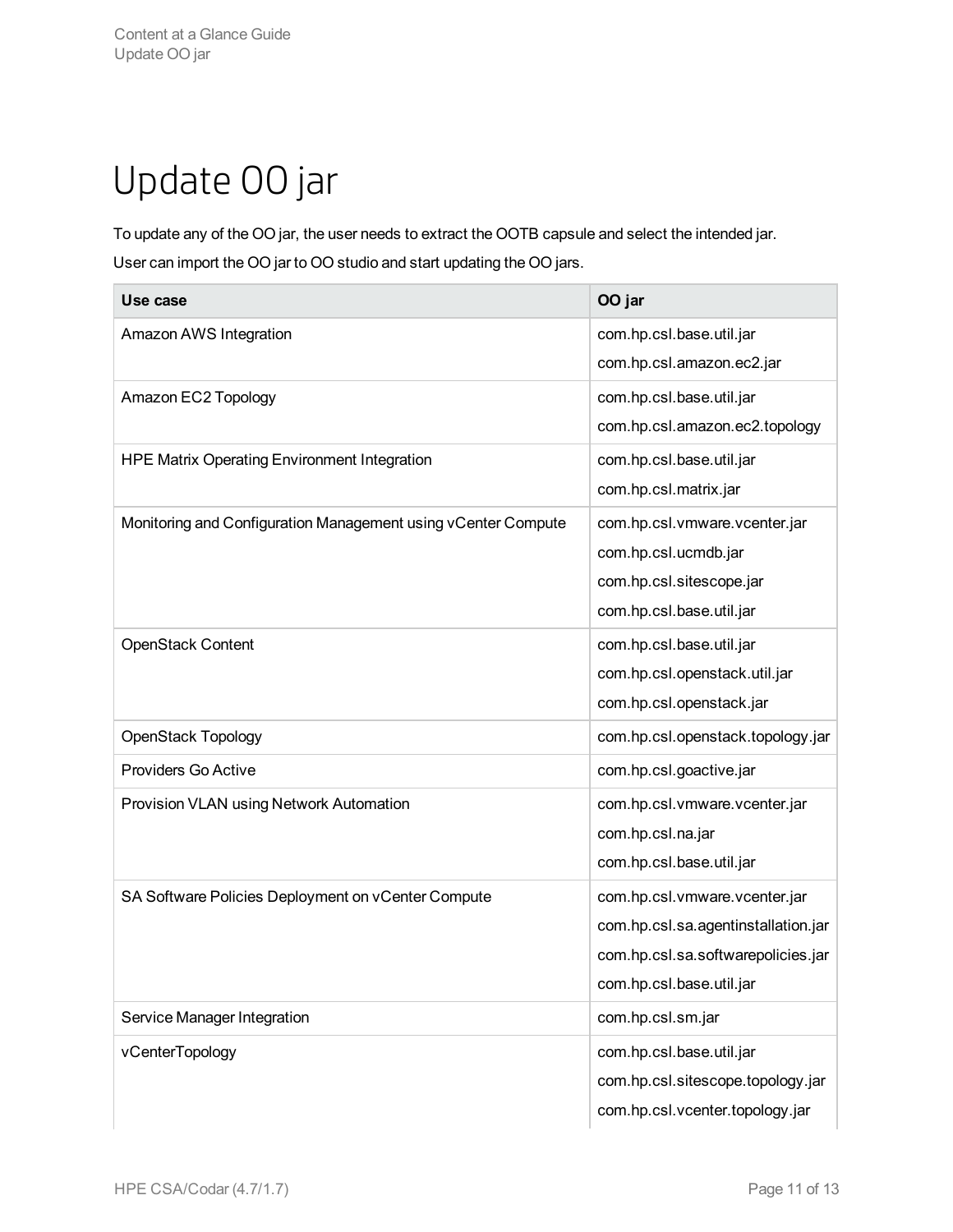| Use case                      | OO jar                                               |
|-------------------------------|------------------------------------------------------|
| <b>VMWare vCenter Compute</b> | com.hp.csl.vmware.vcenter.jar                        |
|                               | com.hp.csl.base.util.jar                             |
| <b>VPV</b> Integration        | com.hp.csl.vmware.vcenter.jar                        |
|                               | com.hp.csl.base.util.jar                             |
|                               | com.hp.csl.vpv.integration.jar                       |
| HPE-Codar                     | CSA-HPOO-cp-4.50.0000.jar                            |
|                               | Codar-cp-1.60.0000.jar                               |
|                               | EXISTING-INFRASTRUCTURE-<br>WINDOWS-cp-1.50.0000.jar |
| Stackato                      | stackato-2.00.0000.jar                               |
| Docker                        | CSA-Docker-CP-1.7.0.jar                              |
|                               | docker-ucp-data-center                               |
|                               | docker-ucp-data-center-1.0.0.jar                     |